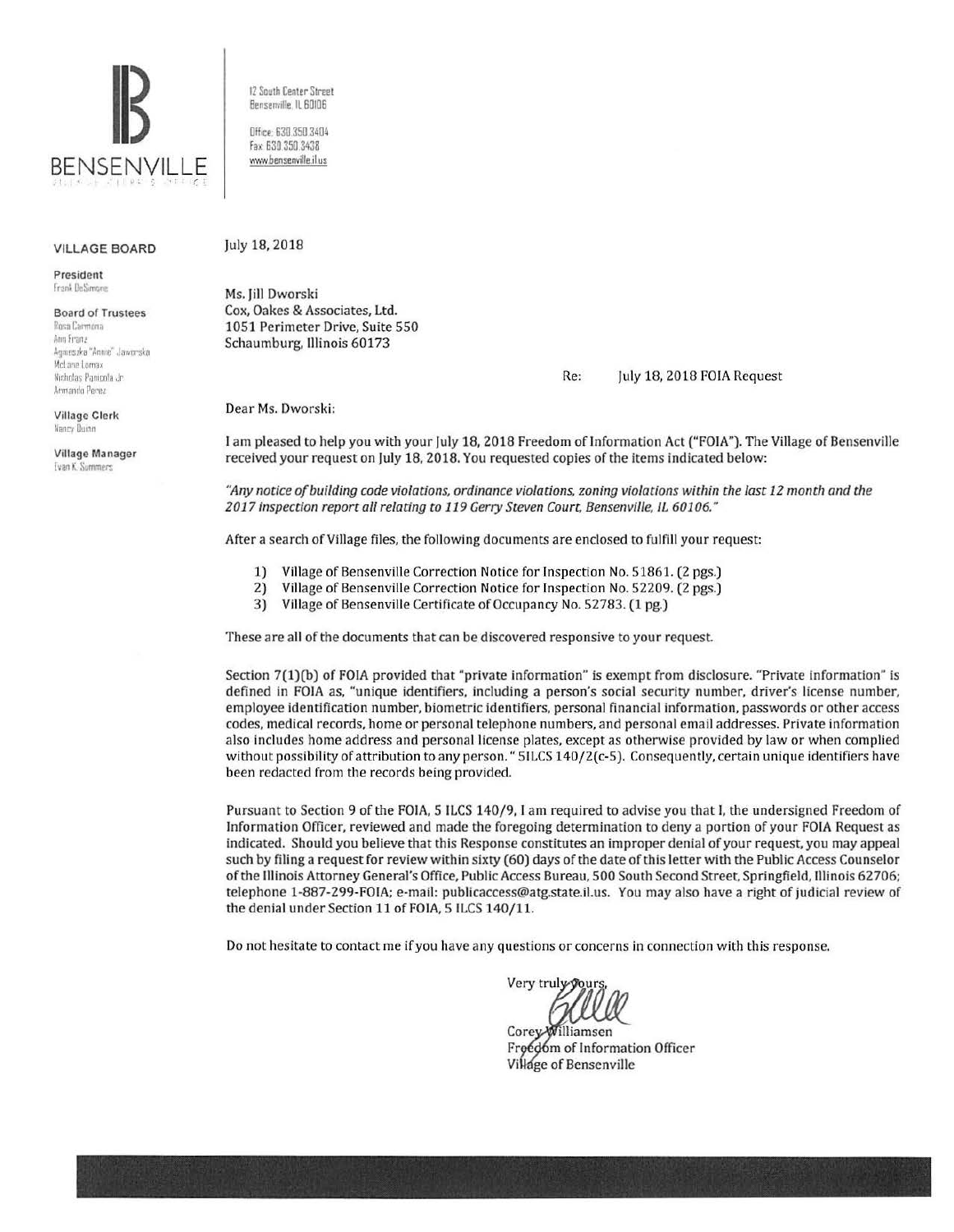

# **IB VILLAGE OF BENSENVILLE**

INSPECTIONAL SERVICES 12 South Center Bensenville, IL 60106

630-350-3413 fax:630-350-3449

| $-0.000$<br>DEVELOPMENT |                                                                        |                                                                                                                                                  |                                                                                                                                                                                                                  |  |
|-------------------------|------------------------------------------------------------------------|--------------------------------------------------------------------------------------------------------------------------------------------------|------------------------------------------------------------------------------------------------------------------------------------------------------------------------------------------------------------------|--|
| Type of Inspection:     |                                                                        | MULTIPLE FAMILY DWELLING                                                                                                                         |                                                                                                                                                                                                                  |  |
|                         |                                                                        | <b>CORRECTION NOTICE</b>                                                                                                                         |                                                                                                                                                                                                                  |  |
| Address:                | 119 GERRY STEVEN                                                       | Unit:                                                                                                                                            |                                                                                                                                                                                                                  |  |
| Business name::         | <b>GEORGE, VARUGHESE</b>                                               | Phone:                                                                                                                                           |                                                                                                                                                                                                                  |  |
| <b>Business Owner:</b>  | GEORGE, VARUGHESE                                                      | Address:                                                                                                                                         | <b>IN MONGRANE RESEARC</b>                                                                                                                                                                                       |  |
| Inspection Date:        | 6/19/2017 12:00:00AM                                                   |                                                                                                                                                  | Inspector: LOUIS CZERWIN                                                                                                                                                                                         |  |
| Checklist #<br>0008     | Violation<br>FREE AREA OF MOLD AND MILDEW                              | Violation comment<br>Unit GA-Bathroom ceiling & above patio door<br>Unit 1A-Around bathroom sink.<br>Unit 2A-Alot in closet & around patio door. |                                                                                                                                                                                                                  |  |
| 0011                    | MEANS OF EGRESS BLOCKED-INTERIOR                                       |                                                                                                                                                  | Front door must remain clear of obstructions in unit-GB                                                                                                                                                          |  |
| 0012                    | REPLACE FAULTY GFCI OUTLET                                             |                                                                                                                                                  | Receptacle in bathrrom not working properly in unit-1A                                                                                                                                                           |  |
| 0016                    | NEED PRESSURE RELIEF PIPE ON WATER HI Unit -1-B                        |                                                                                                                                                  |                                                                                                                                                                                                                  |  |
| 0023                    |                                                                        | Unit-GB re connect pipe on tpr valve<br>SMOKE DETECTORS NEEDED<br>Unit Ga in hallway<br>Unit GB-in bedroom                                       |                                                                                                                                                                                                                  |  |
| 0027                    |                                                                        |                                                                                                                                                  | Unit 2A- smoke in hallway<br>FIRE ALARM SYSTEM-ANNUAL CERTIFICATIC Fire alarm needs to be inspected every year, must have it<br>inspected and tested and results posted.                                         |  |
| 0030                    | FIRE EXTINGUISHER-ANNUAL INSPECTION                                    |                                                                                                                                                  | Must be inspected and tagged with current tags.                                                                                                                                                                  |  |
| 005                     | <b>VILLAGE REGULATIONS</b>                                             |                                                                                                                                                  | Beds shall be only in bedrooms. All beds that are not in a bedroom<br>must be removed.<br>Unit-GA/2A                                                                                                             |  |
| 020E<br>020H            | REMOVE ALL RUBBISH OR GARBAGE<br>TYPE OF OUTDOOR STORAGE               |                                                                                                                                                  | North hallway has garbage all over and needs to be cleaned up.<br>Remove tires from the east side of the building, tires cannot be<br>stored in the building or on the outside, they must be stored<br>properly. |  |
| 040E                    | DETERIORATION OF MATERIALS                                             |                                                                                                                                                  | Patio door does not close properly in unit 2B.<br>front door and patio door need adjustment or weather stripping on<br>unit GB.                                                                                  |  |
| 0501<br>050Q            | <b>CLEAN GUTTERS OF DEBRIS</b><br><b>REMOVE STORAGE FROM BALCONIES</b> |                                                                                                                                                  | All types of garbage in gutters needs to be cleaned out.<br>Balconys are not made for storage, remove storage items from<br>balconys. Grills are also not allowed on balconys, remove all<br>grills.             |  |
| 070B                    | MISSING APPROPRIATE SCREENS                                            |                                                                                                                                                  | Torn screens need to be replaced throughout.                                                                                                                                                                     |  |
| 090F                    | <b>REPAIR FLOOR / FLOOR COVERINGS</b>                                  |                                                                                                                                                  | Missing floor tiles in the bathroom of unit -1B                                                                                                                                                                  |  |
| 120                     | <b>INTERIOR ELECTRIC</b>                                               |                                                                                                                                                  | Unit 1A-needs globe covering kitchen light over sink.                                                                                                                                                            |  |
| 120D                    | REPLACE PAINTED OUTLETS                                                |                                                                                                                                                  | Unit 2A- Exposed wires over bathroom sink.<br>Kitchen of unit GB.                                                                                                                                                |  |
| 1200                    | FLUORESCENT FIXTURE IN CLOSETS                                         |                                                                                                                                                  | Closet light broken in unit 2A                                                                                                                                                                                   |  |
| 120Z                    | OTHER                                                                  |                                                                                                                                                  | Water heater wires loose in unit 2B                                                                                                                                                                              |  |
| 130Z                    | OTHER                                                                  |                                                                                                                                                  | Unit 1B- Kitchen wall heater is falling off the wall repair or replace.                                                                                                                                          |  |
| 150D                    | BATHROOM NEEDS EXHAUST FAN                                             |                                                                                                                                                  | Repair or replace bthroom fan in unit-GB                                                                                                                                                                         |  |
| 160E                    | EMERGENCY LIGHTING INOPERABLE                                          |                                                                                                                                                  | Lights on the top floors did not operate, since they are an old style<br>they should be replaced with a modern style with a 2 hour battery<br>backup.                                                            |  |
| 160H                    | NEED EMER. LIGHT BREAKER LOCK                                          |                                                                                                                                                  |                                                                                                                                                                                                                  |  |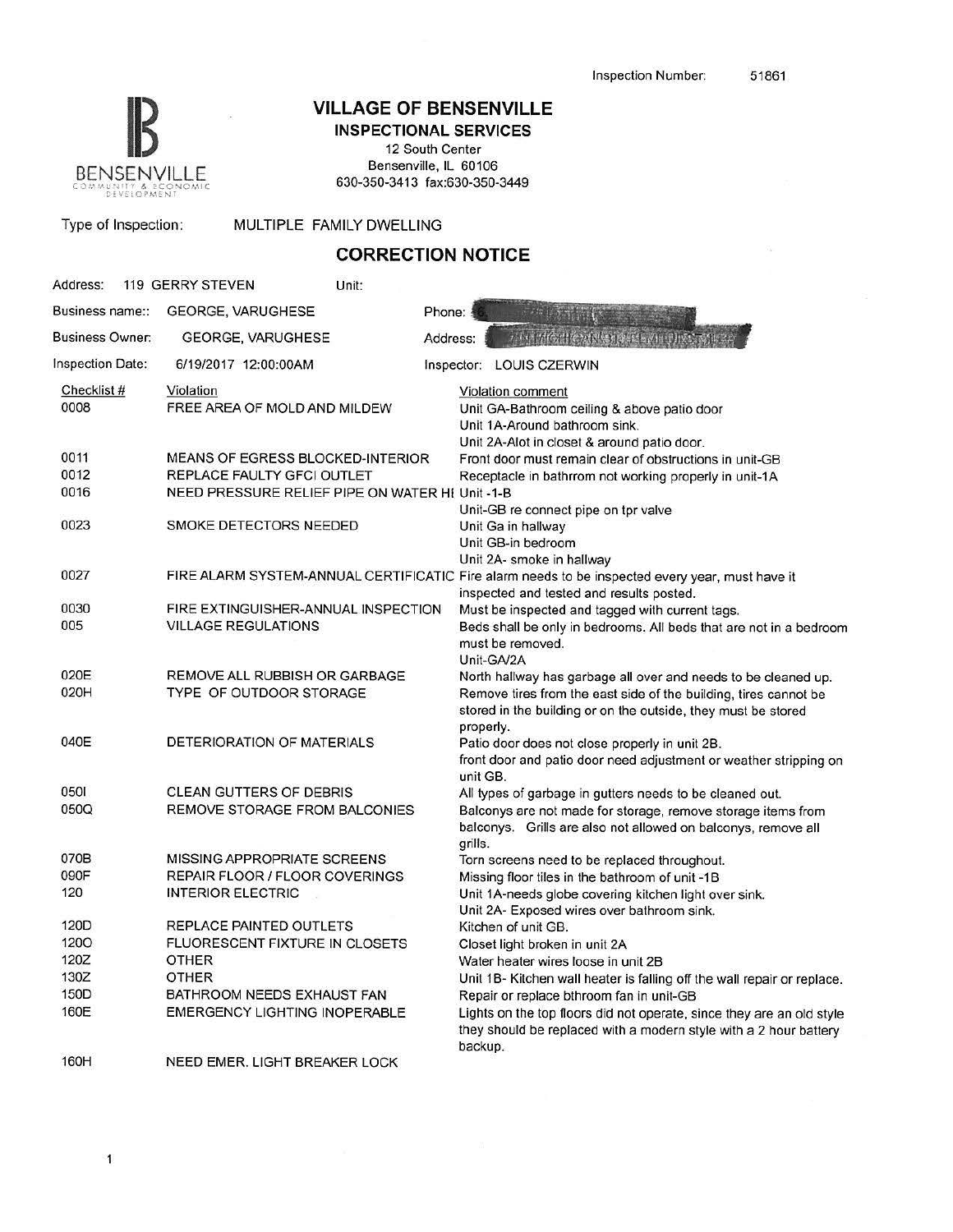

Business Owner:

#### VILLAGE OF BENSENVILLE

INSPECTIONAL SERVICES 12 South Center

Bensenville, IL 60106 630-350-3413 fax:630-350-3449

| Type of Inspection: | MULTIPLE FAMILY |  |
|---------------------|-----------------|--|
|                     |                 |  |

# CORRECTION NOTICE

DWELLING

|  | Address: 119 GERRY STEVEN         | Unit: |        |
|--|-----------------------------------|-------|--------|
|  | Business name:: GEORGE, VARUGHESE |       | Phone: |

GEORGE, VARUGHESE

**Consigner (MSI) STEVIERS PRE** Address:

Inspection Date:

6/19/2017 12:00:00AM Inspector: LOUIS CZERWIN

Additional Remarks/Comments:

Reinspection 52209 created on 06/19/2017 by 65231cze

THOSE ITEMS LISTED ABOVE ARE VIOLATIONS OF BENSENVILLE'S ADOPTED VILLAGE CODE AND/OR PROPERTY MAINTENANCE CODE. THIS IS YOUR WRITIEN "CORRECTION NOTICE". FAILURE TO CORRECT THE ABOVE LISTED VIOLATIONS WITHIN THE PRESCRIBED TIME CAN RESULT IN A FINE OF UP TO \$750 PER VIOLATION, PER DAY.

You are hereby notified to remedy the conditions as stated above within 30 days.

Neither this inspection nor any Certificate of Occupancy issued by the Village of Bensenville shall be considered a complete list of Code or Municipal Ordinances. Our inspection can be substantially limited by access available and stored items or furniture. Some occupancies may require inspections to be completed on individual systems such as heating appliances, roofing, structure or fire protection systems. If you have questions about this inspection, please call 630-350-3448.

DISCLAIMER: The Village of Bensenville does not warrant the condition of any property inspected and disclaims all liability for any claims arising out of the property or condition thereof.

Copy of this report received by/mailed to:

Inspector: Date: Date: Date: Date: Date: Date: Date: Date: Date: Date: Date: Date: Date: Date: Date: Date: Date: Date: Date: Date: Date: Date: Date: Date: Date: Date: Date: Date: Date: Date: Date: Date: Date: Date: Date: D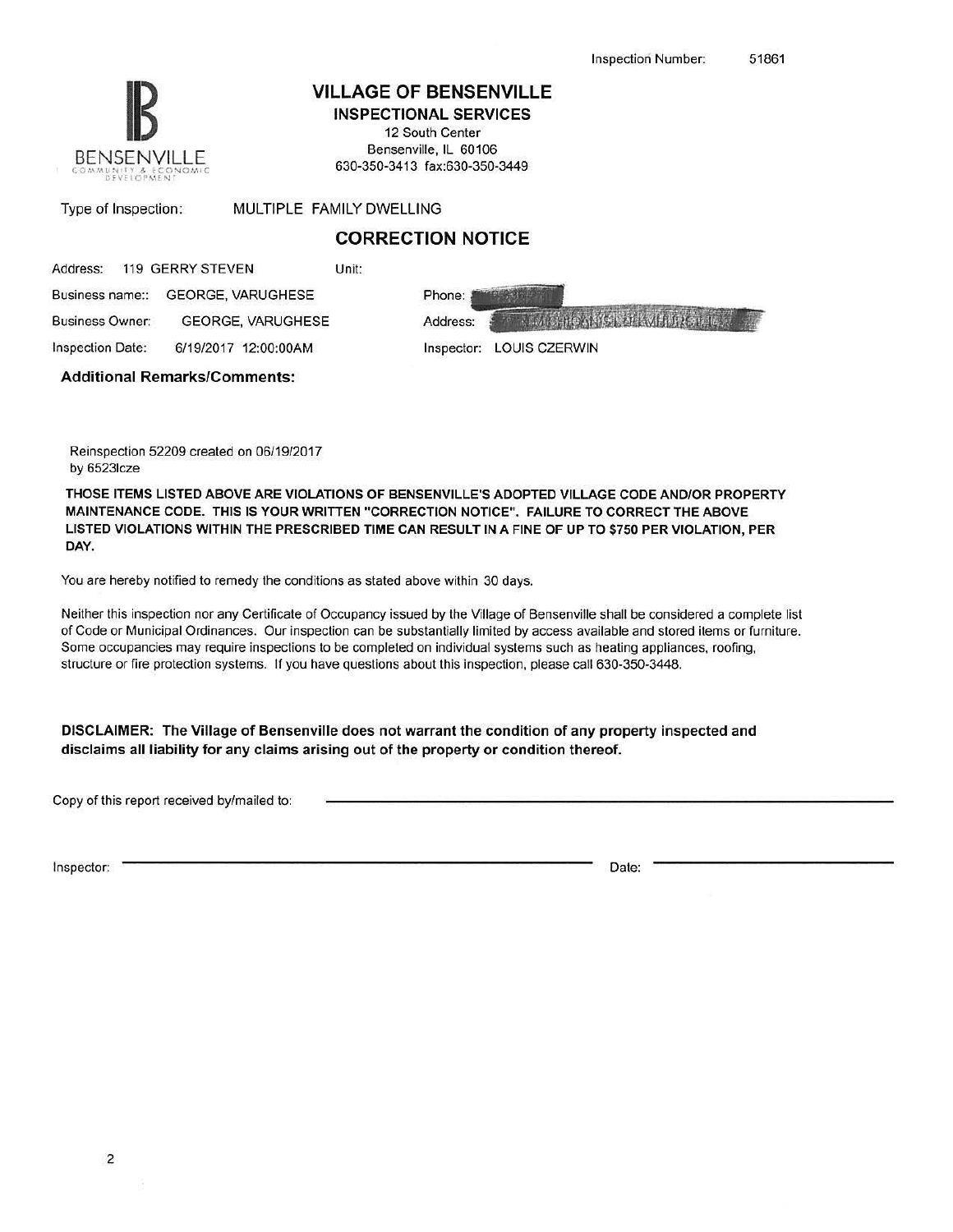

#### **VILLAGE OF BENSENVILLE** INSPECTIONAL SERVICES

12 South Center Bensenville, IL 60106 630-350-3413 fax:630-350-3449

| Type of Inspection:    | MULTIPLE FAMILY DWELLING                                              |                                                                                                                                                                              |
|------------------------|-----------------------------------------------------------------------|------------------------------------------------------------------------------------------------------------------------------------------------------------------------------|
|                        |                                                                       | <b>CORRECTION NOTICE</b>                                                                                                                                                     |
| Address:               | Unit:<br>119 GERRY STEVEN                                             |                                                                                                                                                                              |
| Business name::        | <b>GEORGE, VARUGHESE</b>                                              | Phone:                                                                                                                                                                       |
| <b>Business Owner:</b> | <b>GEORGE, VARUGHESE</b>                                              | <b>SUMICATE AN IS THAN IN REPORT</b><br>Address:                                                                                                                             |
| Inspection Date:       | 7/10/2017 12:00:00AM                                                  | Inspector: LOUIS CZERWIN                                                                                                                                                     |
| Checklist #<br>0008    | Violation<br>FREE AREA OF MOLD AND MILDEW                             | Violation comment<br>Unit GA-Bathroom ceiling & above patio door<br>Unit 1A-Around bathroom sink.<br>Unit 2A-Alot in closet & around patio door.                             |
| 0011<br>0012           | <b>MEANS OF EGRESS BLOCKED-INTERIOR</b><br>REPLACE FAULTY GFCI OUTLET | Front door must remain clear of obstructions in unit-GB<br>Receptacle in bathrrom not working properly in unit-1A                                                            |
| 0016                   | NEED PRESSURE RELIEF PIPE ON WATER HI                                 | Unit-GB re connect pipe on tpr valve                                                                                                                                         |
| 0023                   | SMOKE DETECTORS NEEDED                                                | Unit GB-in bedroom                                                                                                                                                           |
| 020H                   | TYPE OF OUTDOOR STORAGE                                               | Unit 2A- smoke in hallway<br>Remove tires from the south side of the building, tires cannot be<br>stored in the building or on the outside, they must be stored<br>properly. |
| 040E                   | DETERIORATION OF MATERIALS                                            | Patio door does not close properly in unit 2B.<br>front door and patio door need adjustment or weather stripping on<br>unit GB.                                              |
| 120                    | <b>INTERIOR ELECTRIC</b>                                              | Unit 1A-needs globe covering kitchen light over sink.<br>Unit 2A- Exposed wires over bathroom sink.                                                                          |
| 120D                   | REPLACE PAINTED OUTLETS                                               | Kitchen of unit GB.                                                                                                                                                          |
| 1200                   | FLUORESCENT FIXTURE IN CLOSETS                                        | Closet light broken in unit 2A                                                                                                                                               |
| 120Z                   | <b>OTHER</b>                                                          | Water heater wires loose in unit 2B                                                                                                                                          |
| 130Z                   | <b>OTHER</b>                                                          | Unit 1B- Kitchen wall heater is falling off the wall repair or replace.                                                                                                      |
| 150D                   | BATHROOM NEEDS EXHAUST FAN                                            | Repair or replace bthroom fan in unit-GB                                                                                                                                     |
| 160E                   | <b>EMERGENCY LIGHTING INOPERABLE</b>                                  | Lights on the top floors did not operate, since they are an old style<br>they should be replaced with a modern style with a 2 hour battery<br>backup.                        |
| 160H                   | NEED EMER. LIGHT BREAKER LOCK                                         | Fire alarm breaker also needs breaker lock.                                                                                                                                  |

Additional Remarks/Comments: Fire alarm inspection report needed. Either needs to be displayed at panel or sent to our fire safety inspector.

Created from inspection 51861 on 06/19/2017 by 65231cze

Reinspection 52783 created on 07/10/2017 by 65231cze

THOSE ITEMS LISTED ABOVE ARE VIOLATIONS OF BENSENVILLE'S ADOPTED VILLAGE CODE AND/OR PROPERTY MAINTENANCE CODE. THIS IS YOUR WRITTEN "CORRECTION NOTICE". FAILURE TO CORRECT THE ABOVE LISTED VIOLATIONS WITHIN THE PRESCRIBED TIME CAN RESULT IN A FINE OF UP TO \$750 PER VIOLATION, PER DAY.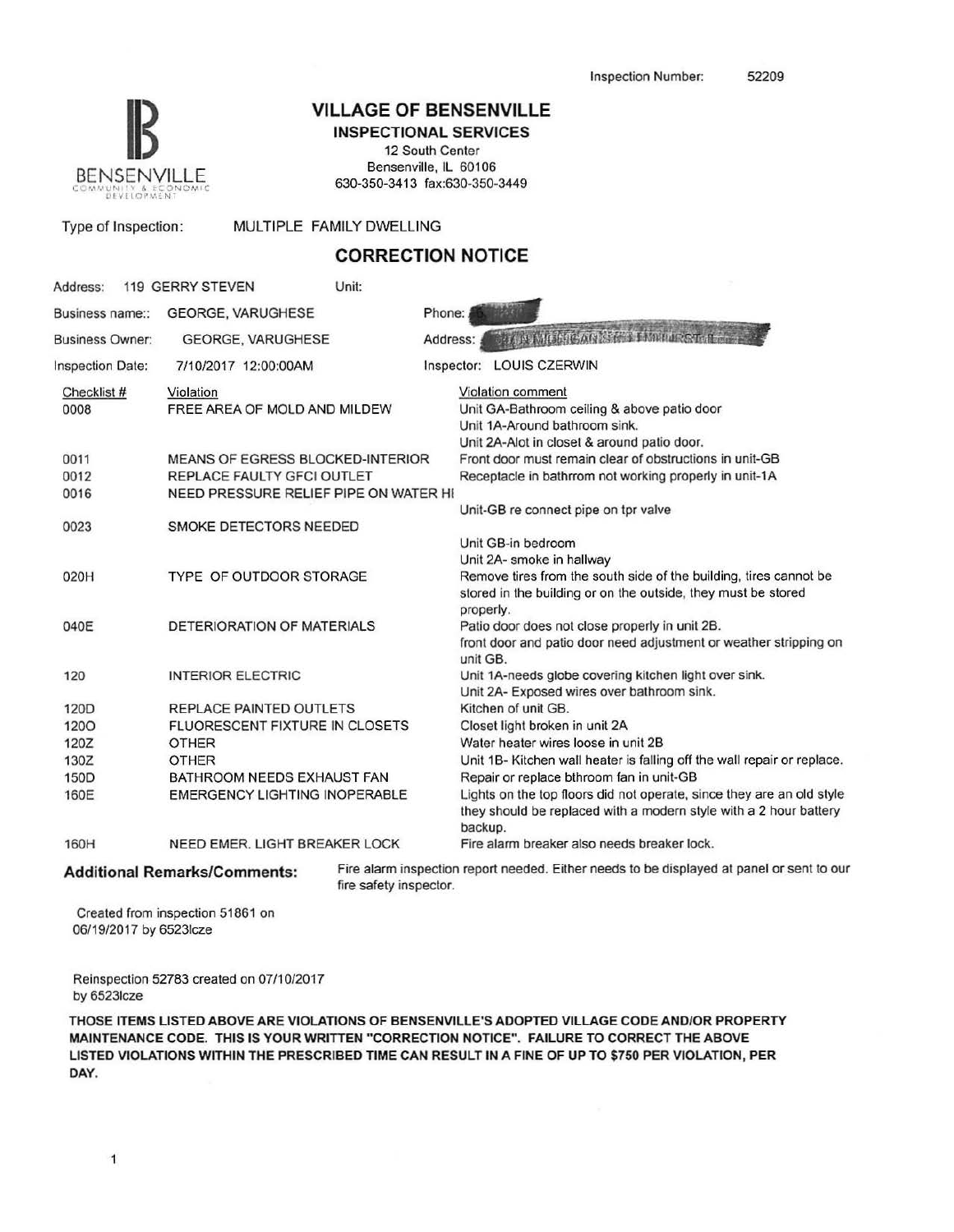

### VILLAGE OF BENSENVILLE

INSPECTIONAL SERVICES 12 South Center Bensenville, IL 60106

630-350-3413 fax:630-350-3449

| Type of Inspection:                                                                                              |                          | MULTIPLE FAMILY DWELLING                           |
|------------------------------------------------------------------------------------------------------------------|--------------------------|----------------------------------------------------|
|                                                                                                                  |                          | <b>CORRECTION NOTICE</b>                           |
| Address:                                                                                                         | 119 GERRY STEVEN         | Unit:                                              |
| Business name::                                                                                                  | <b>GEORGE, VARUGHESE</b> | Phone:                                             |
| <b>Business Owner:</b>                                                                                           | GEORGE, VARUGHESE        | <b>CONTO CAN SERVE HORPUS CONTINES</b><br>Address: |
| and the control of the control of the control of the control of the control of the control of the control of the |                          |                                                    |

Inspection Date: 7/10/2017 12:00:00AM Inspector: LOUIS CZERWIN

You are hereby notified to remedy the conditions as stated above within 15 days.

Neither this inspection nor any Certificate of Occupancy issued by the Village of Bensenville shall be considered a complete list of Code or Municipal Ordinances. Our inspection can be substantially limited by access available and stored items or furniture. Some occupancies may require inspections to be completed on individual systems such as healing appliances, roofing, structure or fire protection systems. If you have questions about this inspection, please call 630-350-3448.

DISCLAIMER: The Village of Bensenville does not warrant the condition of any property inspected and disclaims all liability for any claims arising out of the property or condition thereof.

Copy of this report received by/mailed to:

Inspector: Date: